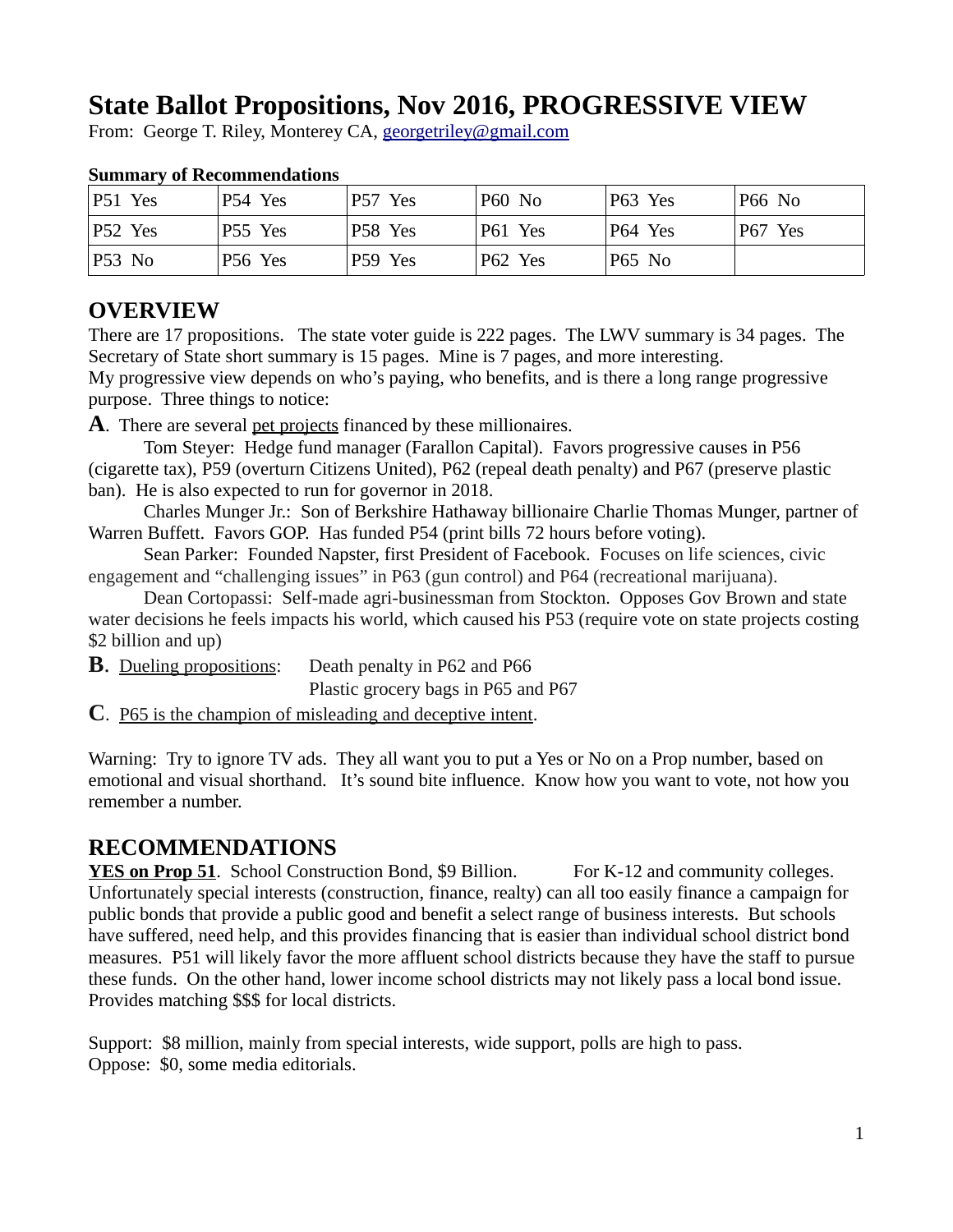**YES on Prop 52**. Continues Private Hospital Fees for Medi-Cal health services, uninsured patients, and children. First enacted in 2009 to help match Federal funds. This extension prevents future diversions by legislature, which happened recently. These fees go to the state, is matched with state and federal funds, then redistributed to public and private hospitals for services. The fees have allowed continued and stabilized financing for services to needy populations.

Support: \$60 million, mainly from health industry. Huge widespread support from politicals (Dem and GOP and individuals, all sorts of health interests, and business. Oppose: \$12 million. SEIU, but it recently declared itself neutral, no longer in opposition.

**NO on Prop 53** Require statewide voter approval for State Infrastructure Revenue Bonds over \$2 Billion. The problem is that it reads–on first glance–like a good idea. But it intends to prevent large infrastructure projects. This removes legislative accountability, ignores financing security, reduces major decisions to geographical manipulation (north vs south, coast vs interior), and interferes with jointly financed projects (federal & state).

Support: \$5.5 million. This is a pet project of Dean and Joan Cortopassi, a rich Central Valley farmer family, who are opposed to the bullet train and the delta tunnels. Having lost in the courts, Cortopassi has turned to the initiative process. There are no other donors. Backed by Howard Jarvis anti-tax groups.

Oppose: \$3.8million. Dems, many agriculture and business interests, unions.

**YES on Prop 54.** Prevent last minute law-making. This requires any proposed law be in print at least 72 hours before a legislative vote.

Good Government advocates say YES. Real Politick Democrat advocates say NO. Good Government thinks it is only fair, and allows a representative, or an interest group, to have time to act in their interest. Real Politick recognizes the controlling majority in CA is Democrat, and last minute 'gut and amend' is useful strategy, mainly to avoid the opposition launching attack ads.

This is 'good government' wrapped in partisan politics – it is entirely funded by GOP millionaire Charles Munger Jr, hoping to counter the Democratic majority.

Support: \$10.5 million, all from Charles Munger Jr. Includes LWV, Common Cause, GOP, many chambers of commerce, many newspaper editorials.

Oppose: Dems, unions. But there is no money and no campaign.

**YES on Prop 55**. Extend tax on wealthy for education and children's health.

Extends by twelve years the temporary personal income tax increases enacted in 2012 on earnings over \$250,000, with revenues allocated to K-12 schools, California Community Colleges, and healthcare. Raises \$4 to \$8 billion annually. Opposition mainly points to the fragmented CA tax code, and the problems created with continuing to use the initiative process to fragment it further. On the other hand, at least it reflects wide public sentiment.

Support: \$46 million (hospital - \$25M, and nurses - \$19M interests), also Dem Party, LWV. Oppose: GOP, chambers, anti-tax groups. No money has been raised.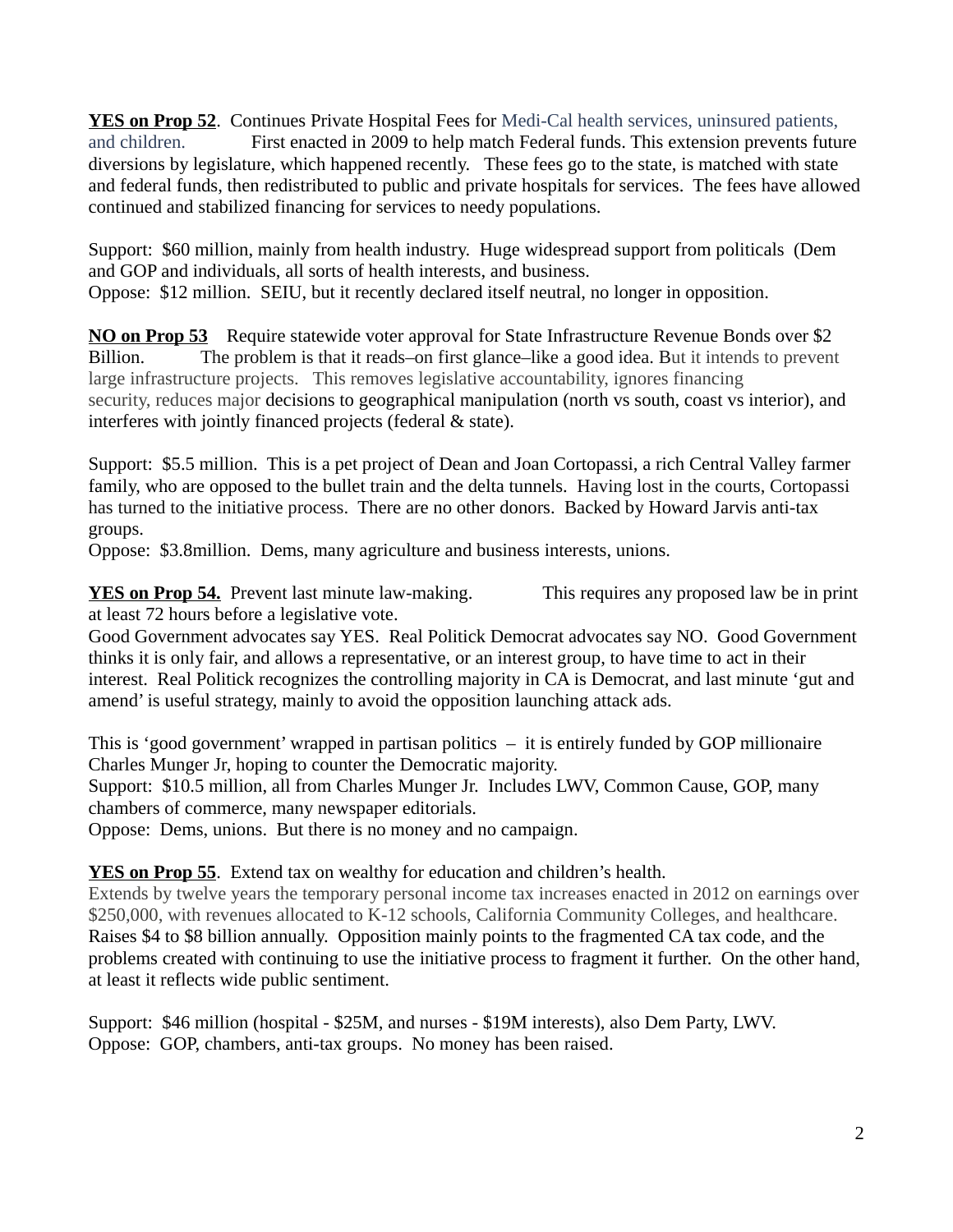**YES on Prop 56.** New tax on cigarettes, including e-cigarettes. Adds \$2.00 per pack, with equivalent increase on other tobacco products and electronic cigarettes containing nicotine. Raises \$1 billion+ annually. Allocated to a variety of health related services, research and education. Revenue should decline as the price impact reduces sales, also an intent of P56.

A battle between large corporate interests. Big Tobacco (mainly Phillip Morris and R.J.Reynolds) with \$56 million is outspending "big health" with \$22 million.

Support: Many elected Dems, Dem Party, youth and ethnic groups, wide business support, cancer, heart and lung associations, Tom Steyer (\$3.5m).

Oppose: State GOP, few others outside of tobacco interests.

**YES on Prop 57**. Parole for non-violent criminals, revise Juvenile Court procedures. Allows parole consideration for nonviolent felons; authorizes sentence credits for rehabilitation, good behavior, and education; and requires a juvenile court judge, not a prosecutor, to decide whether a juvenile will be prosecuted as adult.

This version of 'compassionate release' rewards prisoner performance, relieves overcrowding, reduces state costs. Will apply retroactively to eligible prisoners. Will likely increase county jail costs where recidivism shows up.

Support: \$8 million, ½ from Gov Brown fundraising. Backed by Dem Party, many civic orgs, LWV, unions (teachers, nurses, construction).

Oppose: \$250,000. GOP, many district attorneys and law enforcement orgs.

**YES on Prop 58.** LEARN Initiative Preserves requirement that public schools ensure students obtain English language proficiency as rapidly and effectively as possible. Requires school districts to solicit parent/community input in developing language acquisition programs. Authorizes school districts to establish dual-language immersion programs for both native and non-native English speakers. Approved by State Assembly and Senate. Repeals 1998 restriction on English language instruction. Allows return to local option.

Support: \$1 million. Widespread education, union, Dem Party, LWV, individual elected officials. Oppose: No funding. GOP, little else.

#### **YES on Prop 59**. Overturn Citizens United

Advisory to California's elected officials to use their authority to support an amendment to the federal Constitution overturning the United States Supreme Court decision in Citizens United v. Federal Election Commission (that declared placing limits on political spending by corporations and unions are unconstitutional). The decision reflected 'free speech' arguments that money was speech, and that speech cannot be limited. National research show that corporations outspend unions by about 10 to 1.

Massive national reaction led to a movement to overturn it via constitutional amendment. Prop 59 continues that movement. It is criticized for not addressing the complexity of a constitutional amendment, and not focusing on a new Supreme Court majority that could reverse the ruling. Hardly any money has been raised by either side. The issue is not news. Widely supported by Dem interests.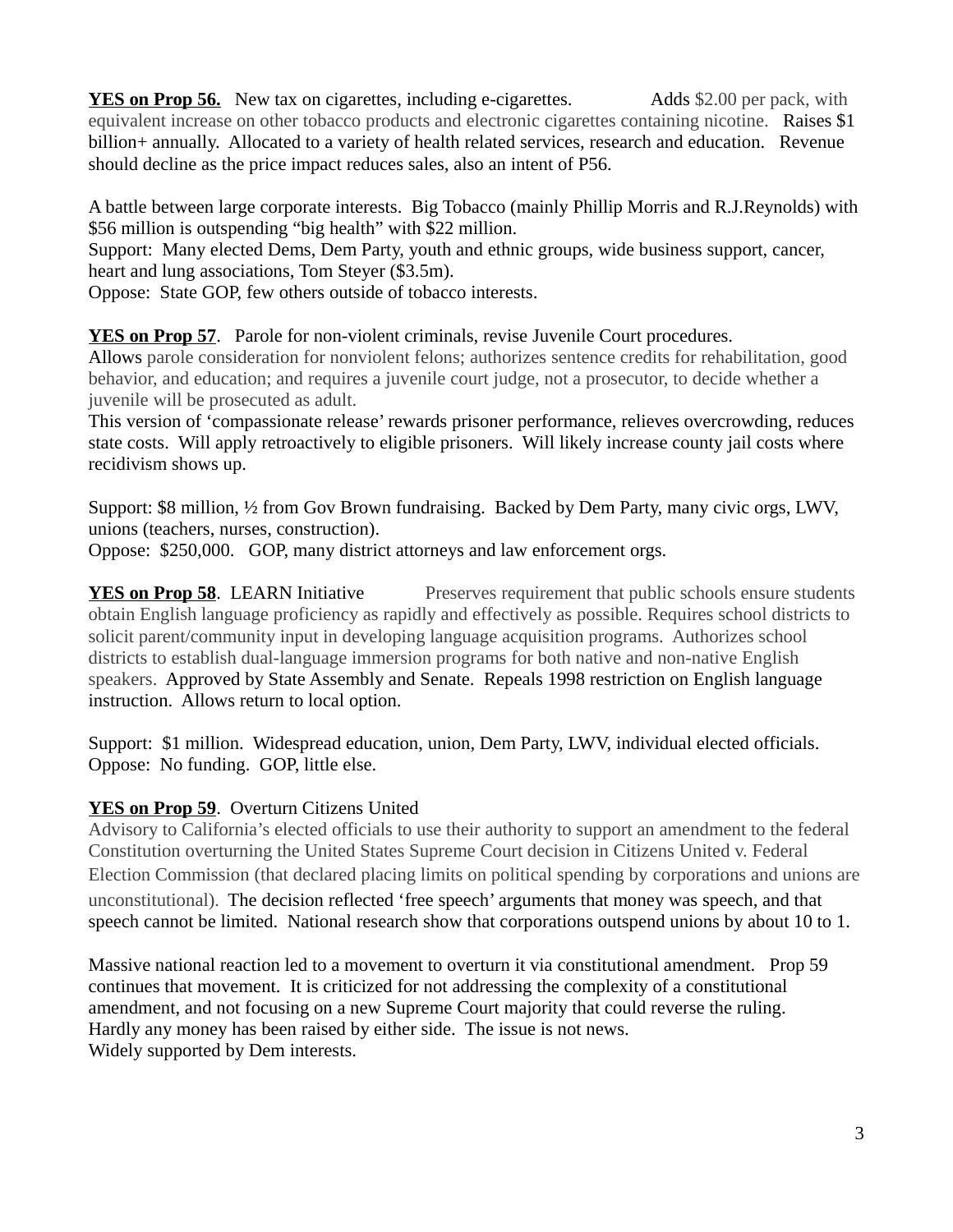Widely opposed by GOP interests.

**NO on Prop 60.** Condoms in porn films. Requires adult film performers to use condoms during filming of sexual intercourse. Requires producers to pay for performer vaccinations, testing, and medical examinations. Requires producers to post condom requirement at film sites.

California in general, and San Fernando Valley specifically, are recognized as centers of the pornographic film industry. Prop 60 is unique, but this is California. The attack on the porn industry may be justified, this is an overly aggressive approach, with problems in the details. Any person who sees a violation can sue. It does not need to start with a criminal complaint. The proposed law specifies that an advocate of P60 will be appointed a state employee to defend this law, if it is passed.

Support: \$4 million, from mainly AIDS prevention and health orgs. Oppose: \$400,000 mainly from porn film companies. Also Dem and GOP parties.

**YES on Prop 61**: Prescription Drug Pricing Standards. Prohibits state from buying any prescription drug at a price higher than that paid by United States Department of Veterans Affairs. Exempts managed care programs funded through Medi-Cal.

Recent skyrocketing drug prices have fanned this reaction. And it is turning Prop 61 into the most costly campaign this year, and maybe the most costly ever. Big Pharma is definitely scared. The VA has the best bulk priced drug agreement. Proponents believe the public is ready to stand up to any argument from Big Pharma. Opponents argue that drug pricing will be disrupted to such an extent that all agreements and insurances will have to be renegotiated. Veteran groups are opposed so as not to disrupt the VA deal. Nurses and consumer groups argue the opposite. It is time to change Big Pharma's lock on rising health care costs. Any large change will not be a smooth ride. There will be negotiations and litigation. But there would be no change without a push. This is the time for that push against Big Pharma.

When the U.S. Congress previously tried to extend VA pricing to Medicaid nationally, drug manufacturers responded by raising VA drug prices. Congress subsequently removed the linkage between VA and Medicaid pricing. Here we go again, and still on a very large stage.

Support: \$15 million, mainly by AIDS Healthcare Foundation. Includes nurses and AARP. Oppose: \$87 million, and rising, from Big Pharma (Johnson & Johnson, Bristol-Myers-Squib, Amgen, Novartis, Eli Lily, Merck, Pfizer, Glaxosmithkline). Other no's are Am Medical Assoc, CA Chamber, veterans groups, GOP.

(A strange piece of P61 is a requirement that if it passes, and if the state does not choose to defend a legal challenge, it must appoint and fund a P61 proponent as a new state employee with the right to fully fight for implementation. It is similar to a Prop 60 provision, which will likely be challenged.)

 *Prop 62 and Prop 66 on the death penalty are not compatible measures. If both are approved by a majority of voters, then the one with the most "yes" votes would supersede the other. Prop 62 is based on humane treatment. Prop 66 demands quicker executions.*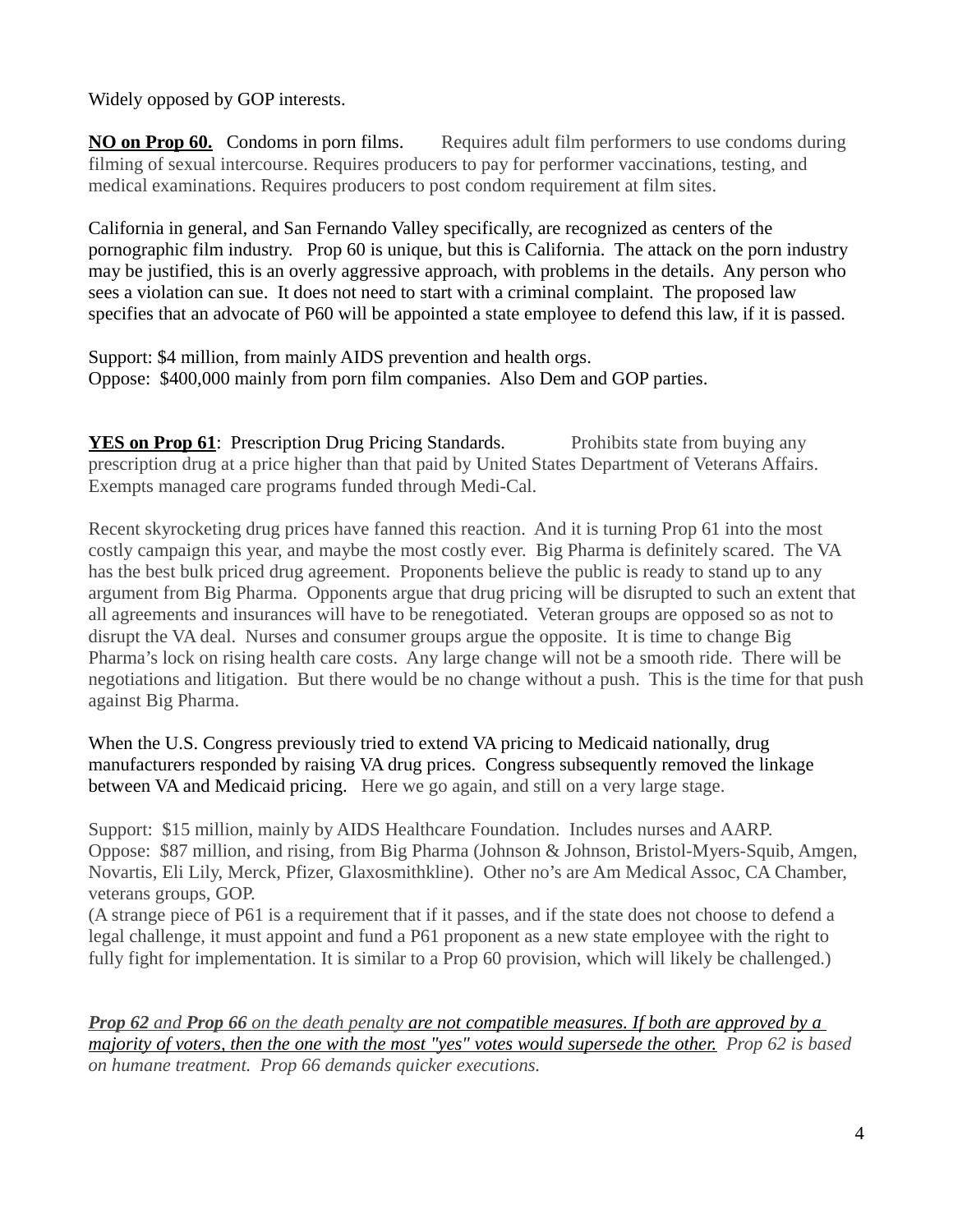**YES on Prop 62.** Repeals death penalty. Repeals death penalty and replaces it with life imprisonment without possibility of parole. Applies retroactively to existing death sentences. Increases the portion of life inmate wages that may be applied to victim restitution.

In 1972, the CA Supreme Court ruled the state's capital punishment system unconstitutional. However, in 1978, Prop 7 reinstated the death penalty. In 2012 voters rejected an initiative to ban capital punishment.

Many editorials refer to the ineffective death penalty and the dysfunctional system. It is time to abandon the death penalty. It is historically racially unjust. Time on death row is arguably cruel and unusual punishment. It has become the most expensive sentence in CA because of various appeal options. Life without parole accomplishes the same societal benefit or debt, however one sees it.

Support: \$6 million. Dems, many civic & religious groups, academics, unions, teachers, nurses, actors, many newspaper editorials.

Oppose: \$4 million. GOP, many district attorneys, police officers and sheriffs.

**YES on Prop 63.** Restricts gun and ammunition sales. Requires background check and Department of Justice authorization to purchase ammunition. Prohibits possession of large-capacity ammunition magazines. Establishes procedures for enforcing laws prohibiting firearm possession by specified persons. Requires Department of Justice's participation in federal National Instant Criminal Background Check System.

P63 requires permits for sale, and reporting of transactions. Sets procedures for prohibited ownership by felons and designated individuals. Does not affect current ownership.

Support: \$5 million. Dem Party, LWV, many elected officials, unions, civic orgs.

Oppose: \$1 million. GOP, NRA, sporting clubs.

**YES on Prop 64.** Legalizes recreational use of marijuana. Legalizes marijuana under state law, for use by adults 21 or older. Imposes state taxes on sales and cultivation. Provides for industry licensing and establishes standards for marijuana products. Allows local regulation and taxation.

Smoking would be permitted in a private home or at a business licensed for on-site marijuana consumption. Smoking would remain illegal while driving a vehicle, anywhere smoking tobacco is, and in all public places. Up to 28.5 grams of marijuana and 8 grams of concentrated marijuana would be legal to possess. However, possession on the grounds of a school, day care center, or youth center while children are present would remain illegal. An individual would be permitted to grow up to six plants within a private home, as long as the area is locked and not visible from a public place. It is also designed to prevent licenses for large-scale marijuana businesses for five years in order to prevent "unlawful monopoly power."

It would bring discipline and oversight to an industry already operating in the shadows. Net additional state and local tax revenues could range from high \$100s of millions of dollars to over \$1 billion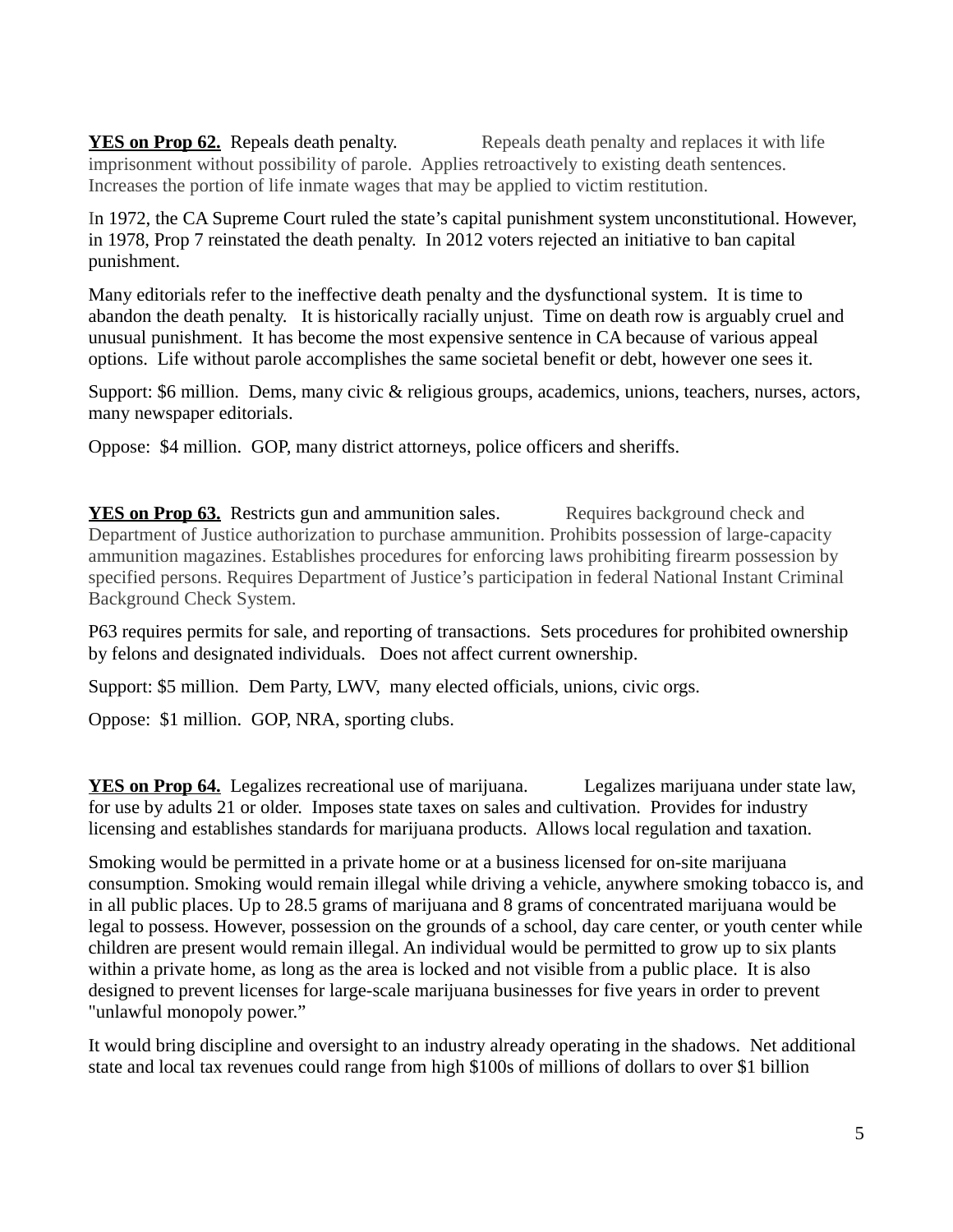annually. These funds are required to be spent for medical research, law enforcement, services for substance abuse, youth programs, drug education and prevention and treatment. Reduced costs are in \$10s of millions annually related to a decline in the number of marijuana offenders held in state prisons and county jails.

Support: \$17 million (Sean Parker \$7.3M). Dem, ACLU, NAACP, CA Medical Assoc, CA Nurses Assoc.

Oppose: \$2 million. GOP, CA hospital Assoc, some public and law enforcement officials.

*There are 2 plastic bag Props – P65 and P67. Check the differences carefully. How you carry your groceries may seem like a trivial subject, but it's the focus of rival Props that pit environmentalists against the plastic industry. Flimsy plastic shopping bags are blamed for choking wildlife, vast littering, and damaging municipal waste systems. About 40% of CA residents living in 151 communities already have bans. But the variety led to problems with large retailers. State law in 2014 established standards, and many retailers agreed. The bag industry challenged the law. Now Prop 67,* which is the legislative fix from 2014, in on the ballot for confirmation. It bans the flimsy plastic bags, *and charges a dime for paper or heavy-duty plastic bags. The goal is to promote reusable bags. The plastics industry is countering with Prop 65 to eliminate the ban and protect profits.* 

*In a clever ploy, both P65 and P67 were placed on the ballot by the American Progressive Bag Alliance. APBA was formed in 2005 to oppose bans and fees on plastic bags. The 4 main funders are in Texas, New Jersey and South Carolina. It spent \$3 million in 2014 in a petition against the CA ban, which halted the ban until these propositions are voted on. APBA hopes voters will favor their dime going for a public purpose (P65), rather than to the stores (P67). But the 'poison pill' is that P65 repeals the plastic bag ban, thus eliminating any need for the 'dime', and therefore the funding for the environmental fund. APBA has \$6+ million into promoting P65 and opposing P 67. It is a well devised plan to confuse voters and protect profits.* 

#### **NO on Prop 65.** Directs charges for plastic bags to new environmental fund

The most deceptive Prop this year. Directs money collected by grocery and certain retail stores through mandated sale of carryout bags. Requires stores to deposit bag sale proceeds into a special fund for specified environmental projects.

But in the small print, it repeals the state ban on plastic bags. They want you to believe their motives are altruistic. The sinister pitch for a new environmental fund distracts from the underlying repeal! To the benefit of the plastic bag industry. It displays the worst aspects of the state's initiative process.

Support: \$6 million, all from plastic bag industry. Also GOP. (Also used to oppose Prop 67.)

Oppose: No \$\$. LWV, CA Nurses Assoc, environmental groups.

**NO on Prop 66.** Speeds up death penalty executions. Expedites procedures and sets time limits for appeals, exempts prison officials from existing protocols for execution methods.